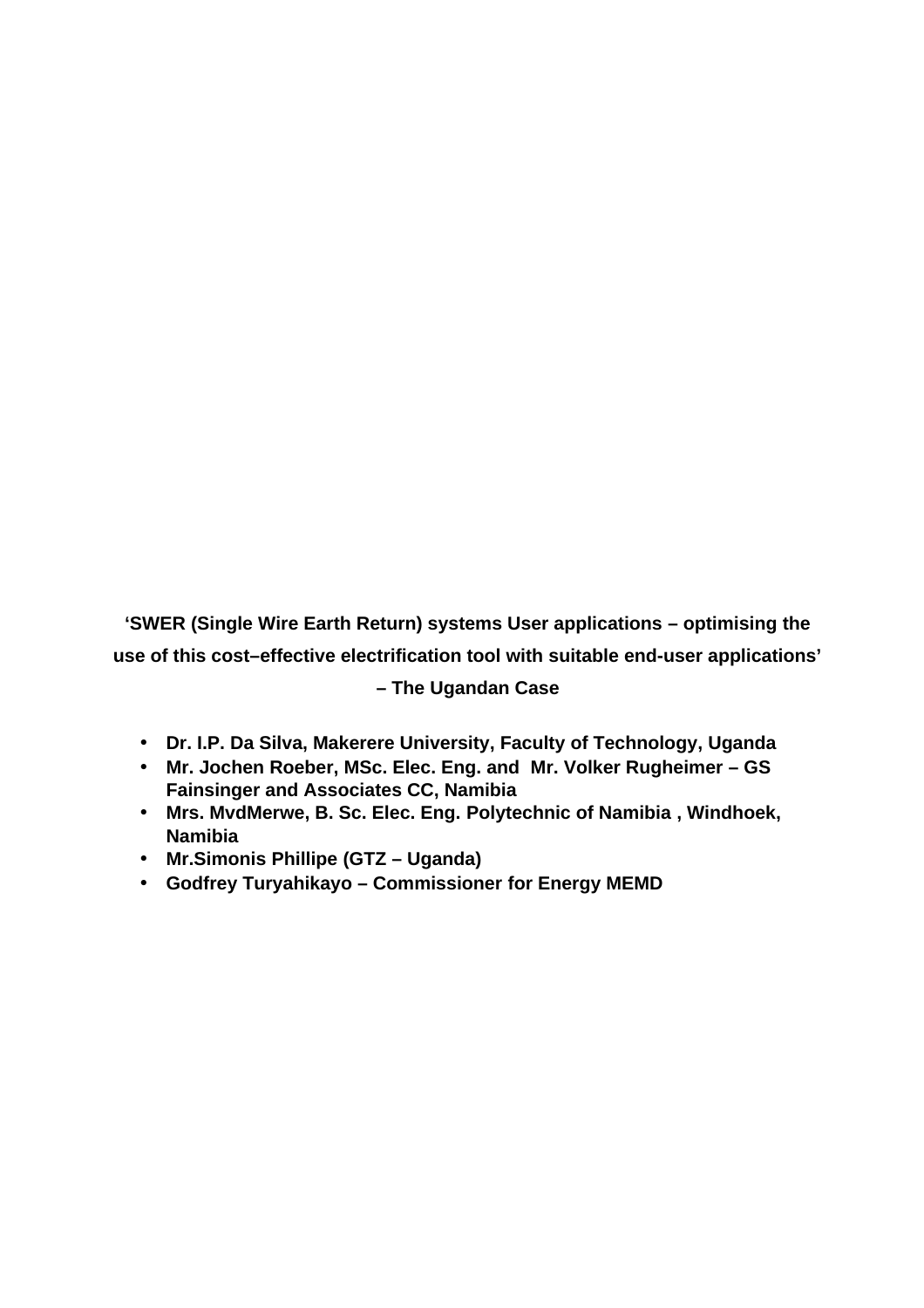### **BACKGROUND**

The access to electricity is becoming a major demand in all societies in the developing countries. The declared aim of Uganda's Ministry of Energy and Mineral Development to increase the access to electricity to 10% of Uganda's population, implies the electrification of 40,000 rural household per year, bringing 'power to the people'.

Access to electricity is directly associated with higher levels of living conditions. Individual households, (rural and urban) when provided with electricity have better conditions of cleanliness, health and self-empowerment. Key institutions in society (private, governmental, non-governmental, parastatal ) also require electricity to enhance the effectiveness and efficiency of their operations and programmes.

The introduction of SWER (Single Wire Earth Return) technology has significant merits regarding cost effectiveness to supply electricity to remote areas. This is especially the case where a strong backbone reticulation system is in place to supply high load centres (such as mines and larger towns, water pumping installations). Additional rural settlements and low demand settlements with clinics, schools, hostels, small borehole pumping installations can be adequately supplied with SWER (Single Wire Earth Return) technology.

### **PLANNED IMPLEMENTATION**

### **LOAD RESEARCH**

A key aspect is knowing accurately for which load to plan for, as well as considering the future load growth in the system in a given geographic distribution.

This will allow system planners to include in their designs upgrade paths of the network infrastructure. Further, generally it would be clear if a SWER system would be adequate, since the upgrading requirement in the short to medium term is not desirable.

A detailed assessment of the short term loads and demand, as well as the medium term requirement has to be assessed.

From Load Research as conducted in South Africa (ESKOM – NRS Load Research Program, project Leader Marcus Dekenah Consulting) and Namibia by the MME (Ministry of Mines and Energy) and the PoN (Polytechnic of Namibia), [1] clear indications for system planning and load forecasts are available.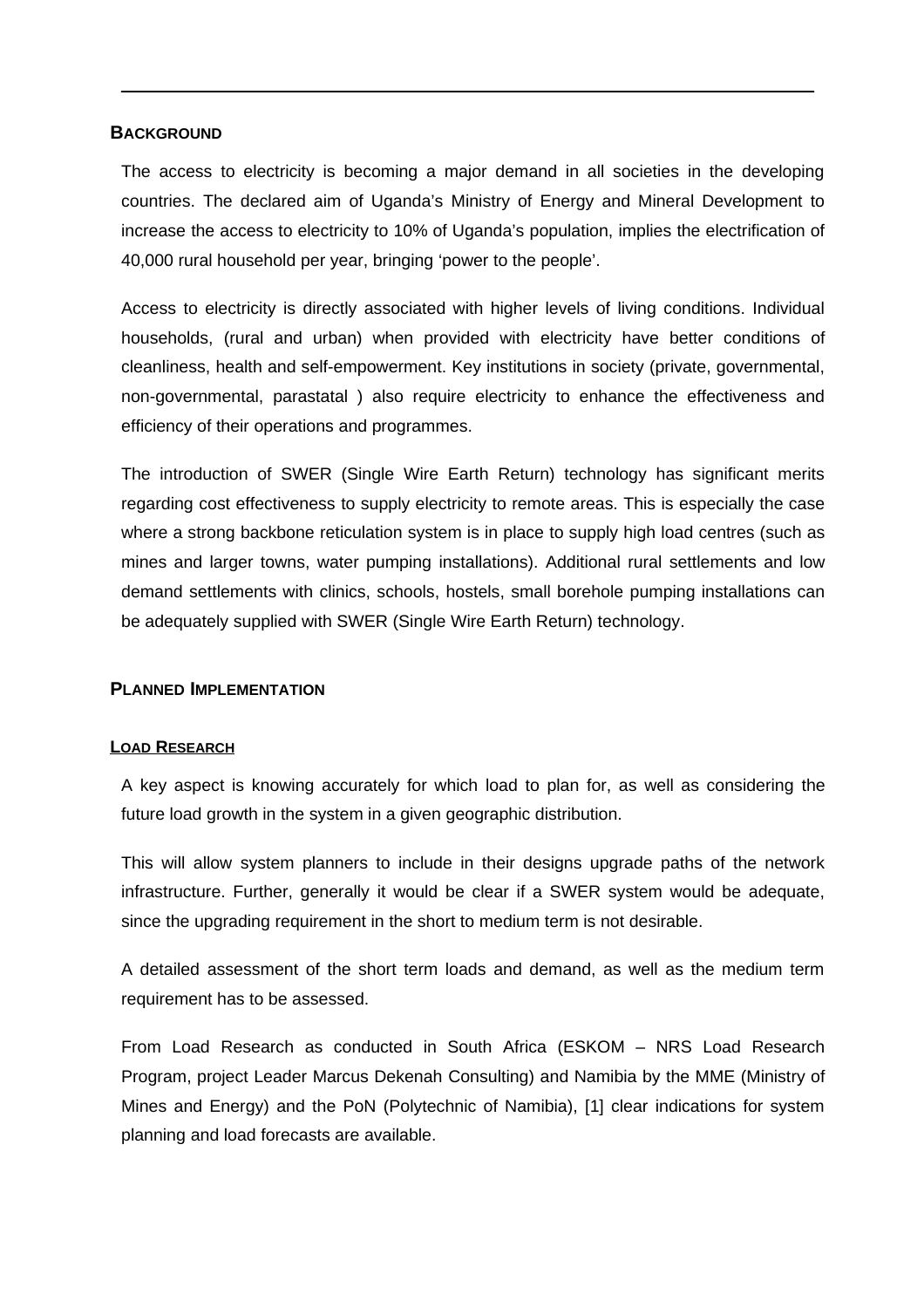



These would have to be tested in countries like Uganda, but good correlations between research done in Namibia and South Africa is evident.

Electricity consumption would of course be influenced by the implemented tariff, availability and cost of alternative energy sources (wood, fuel etc.).

Further, load research has key benefits to a wide range of users [1]

- □ National Load Forecasting
- □ Planning Tool Profiles, Electrification
- Disaggregated Load Profiles for appliances
- □ Overall consumer group Load Profiles
- Alternative Energy Supply Options and Impact
- Financial and economic implications national level
- □ Transmission / Distribution Infrastructure Design
- □ Market-force signals
- Tariff Design

#### **SWER (SINGLE WIRE EARTH RETURN) TECHNOLOGY**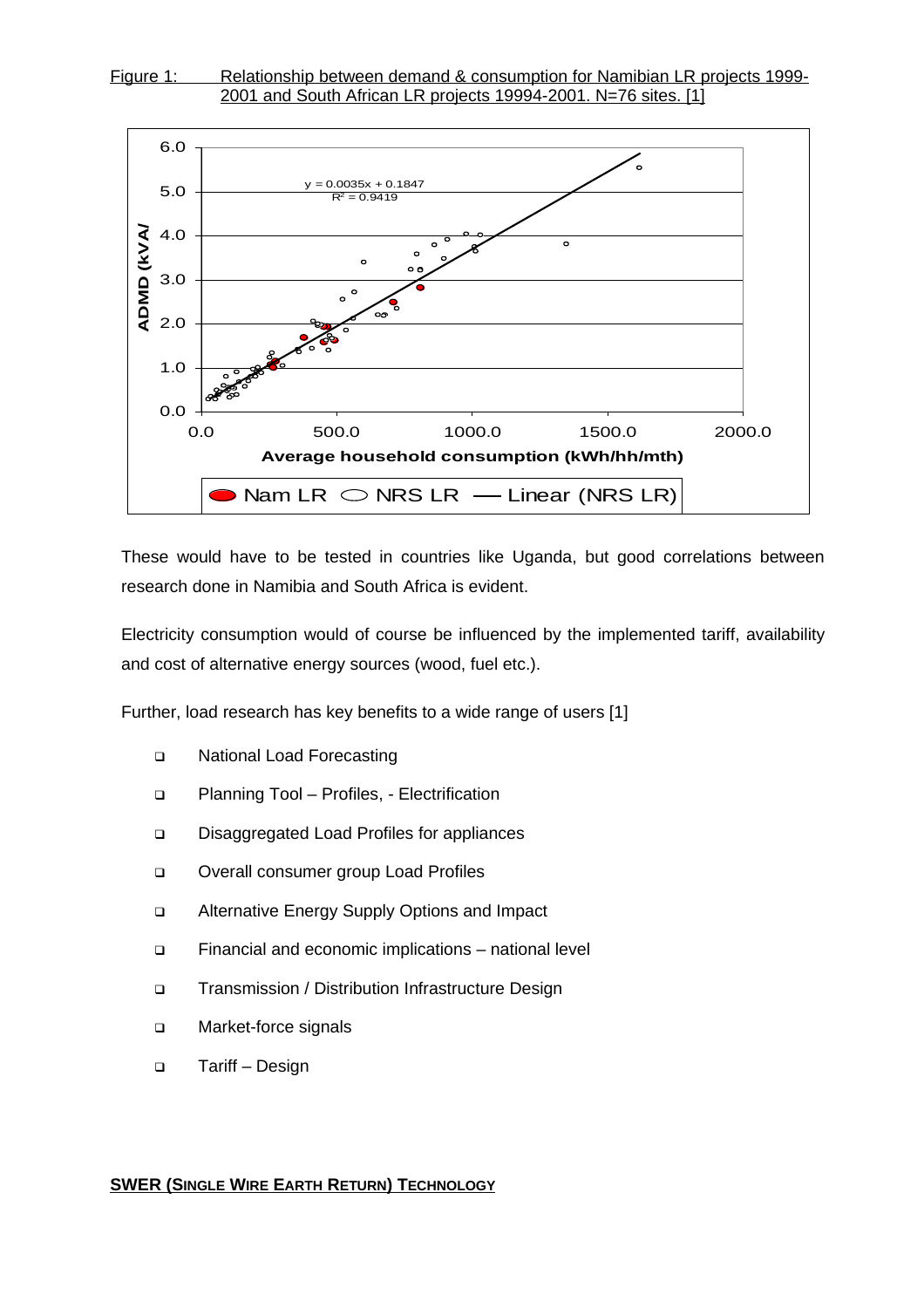Due to the nature of the supply, the power source available is generally a single phase supply, as compared to the conventional 3-phase supply as available in virtually all distribution systems.

Immediate scepticism about the usefulness and adequacy of a single phase supply has to be addressed, and optimised ways have to be found to address needs for specific applications.

Subsequently user education is required, leading to an energy and load audit of an area, and technical advice to the community and key stakeholders. This would also include things such as advice for water pumping, irrigation systems etc,. as well as explaining possible options for development now available, like setting up SMMEs (Small, Medium and Micro Enterprises) in the area. The Namibian Power utility, NamPower, implements energy audits and technical advice as part of their SWER electrification schemes [2].

### **NETWORK TOPOLOGIES AND CONSIDERATIONS**

The common practice to t-off from existing backbone system to supply a number of customers or villages can be implemented, considering a number of aspects – All SWER (Single Wire Earth Return) systems are standardised on a 33kV system voltage, i.e. 19.1 kV line voltage for the system.

A detailed summary and planning guide has been prepared by Eskom Distribution Technology [3].

- i. Is there sufficient capacity on the existing feeder or alternatively is the planned backbone feeder of a capacity to allow for additional t-off loads to be connected?
- ii. Backbone, primary and secondary reticulations systems have to be planned, allowing suitable technology for the ultimate requirement, This includes voltage level (standardised) and conductor types to be used.
- iii. What unbalance will be induced on the 3-phase backbone system (negative sequence components, to be limited to not more than 5%)? How will the imbalance effect existing or planned customers on the 3-phase line, How would it affect the Quality of Supply?
- iv. How many consumers are to be connected by the SWER system, and can the load be transferred considering the voltage profile taking into consideration the diversified demand, Fault currents at the end of the line and special loads such as motor starting. Different conductors can be considered to increase the load momentum (load transfer capability).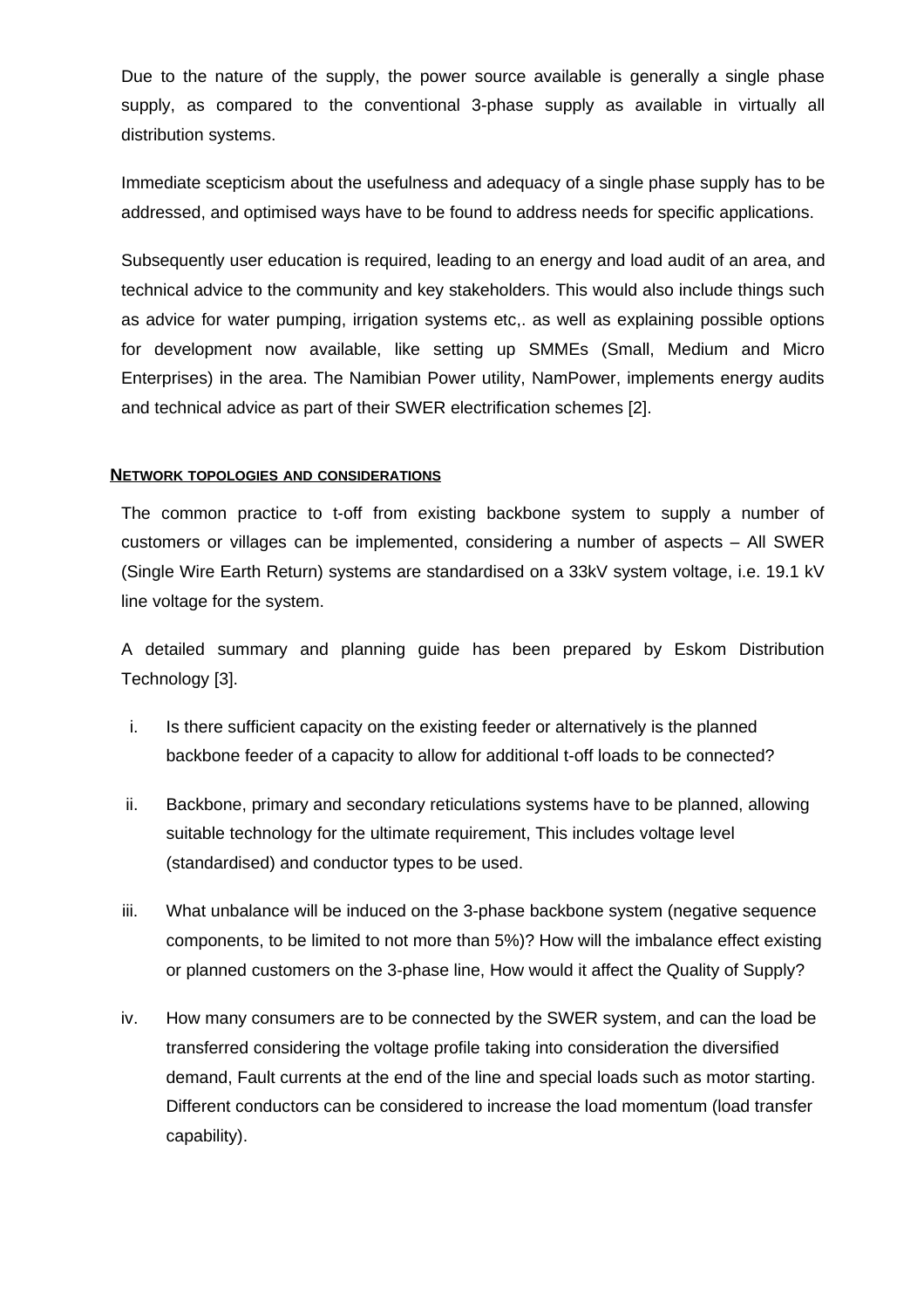- v. Isolation transformer rating required have to be determined (based on the backbone distribution system capacity). The largest standardized available rating for this purpose is 400 kVA.
- vi. Earthing arrangements are critical, and proper designs have to be prepared for all installations. In rural villages with a higher density population, multiple earth electrodes are required. A neutral/earth conductor is strung between the structures to connect all earth electrodes of each transformer, or alternatively external / remote earth electrodes are installed outside the village / locality at suitable positions.

The systematic planning and load prediction has to be analysed, using a computer Loadflow/ short circuit simulation program DIgSILENT.

Other aspects would be to consider upgrade paths for future demand growth. – SWER has to be selected for the right geographic areas, where a limited growth can be predicted. Cost for upgrade paths, and the realistic implementation thereof, have to be considered when the layout plan is designed. Upgrading would be done by various options, e.g. upgrading to a 3 phase system, doubling up the conductor, reducing and subdividing the load zones etc.

Parallel SWER systems (i.e. two to three T-offs from a node) can also be considered where applicable, minimising the impact on the backbone distribution system, and optimising the SWER electrode configuration.

A deferred expense can be considered favourable, as other areas can be serviced in the meantime, thus making it more realistic to achieve the electrification benchmark, as well as generating revenue. Financial model, depending on donor funding, discount rates etc. would be key aspects in this regards.

# **TYPICAL EXAMPLE – RURAL FARMERS ELECTRIFICATION SCHEME**

A typical example would be to analyse the extend to which a system can be expanded. An energy audit determined the loads (present requirement, as well as future growth). – A load flow determined the possibility thereto.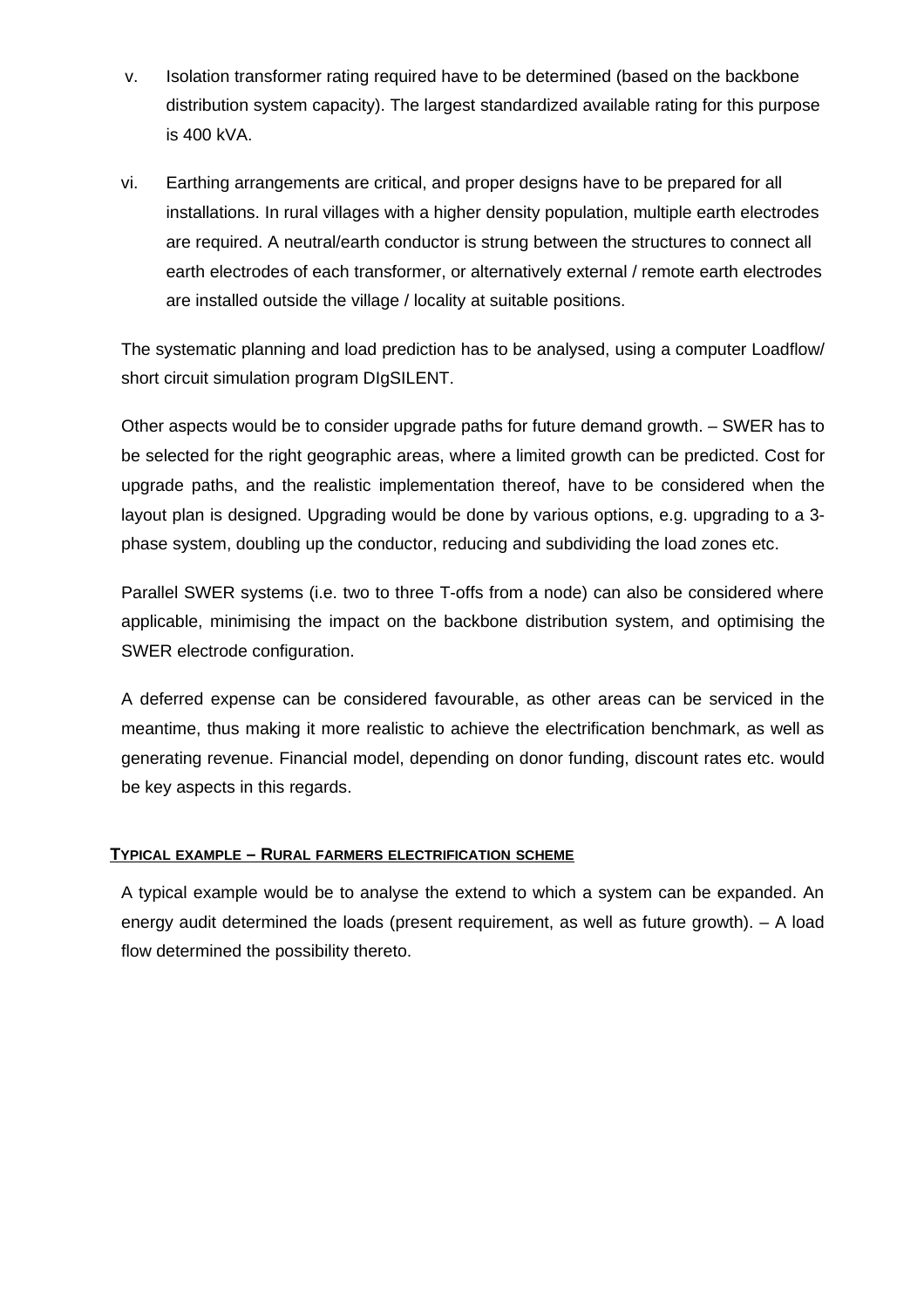As shown, based on the available simulation data, the network could be expanded, but only

to include the applications of the shaded areas. The possibility to adjust the tap settings on the isolation transformer and supply transformers, avails considerable flexibility to the system expansion. A voltage range on the SWER system of .95 p.u to 1.05 p.u is permissible.



were marginally low. For a SWER system, fault levels of 50A to 70A can be manageable from a protection coordination point of view. Protection and fuse grading would be a separate exercise to be Geographical arrangement for a rural farmers SWER scheme

considered in coordination with the utility network planers.



Load flow simulation results – Voltage profile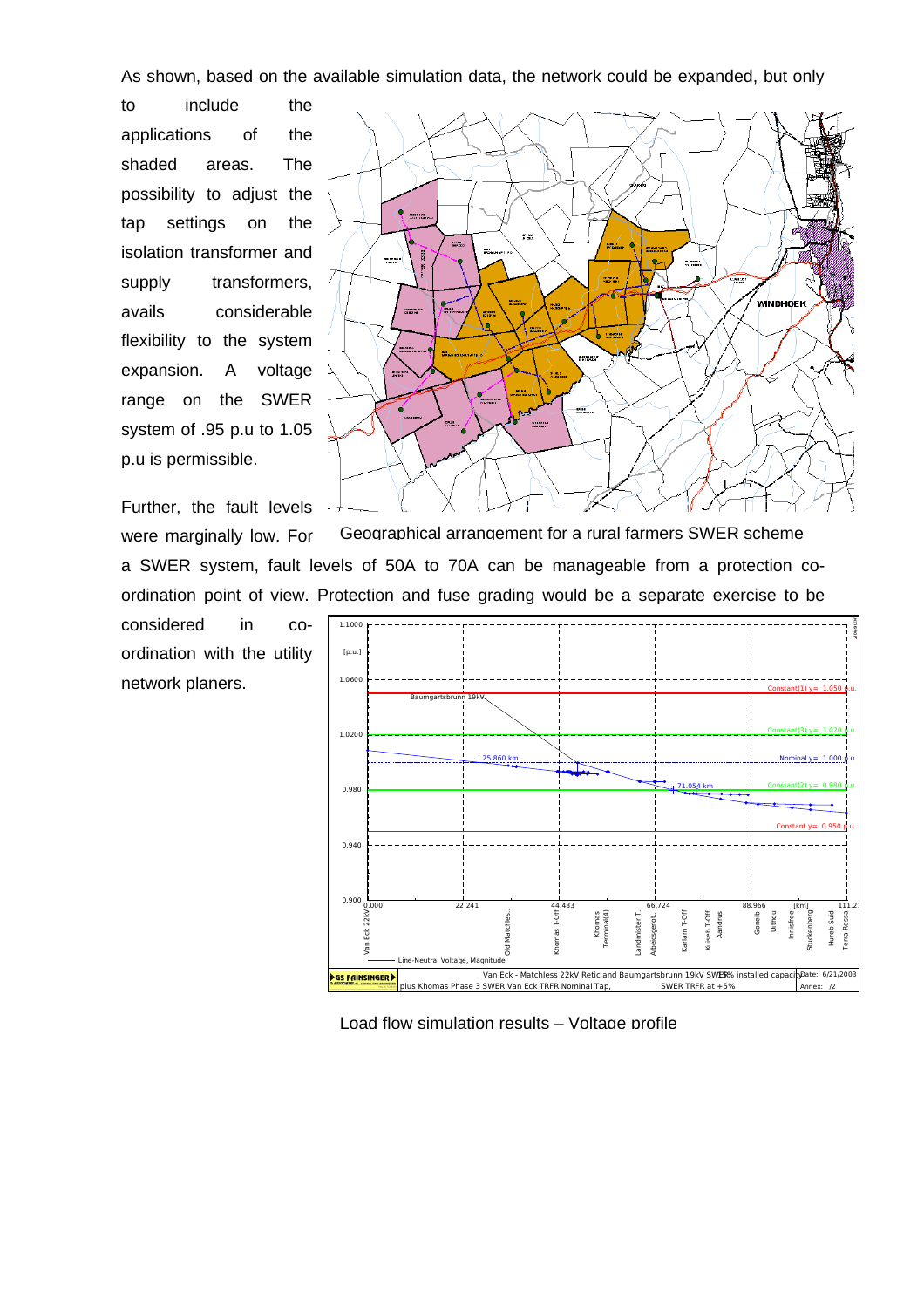## **SUPPLY TRANSFORMER CONFIGURATIONS**

Depending on the required load and geographic layout, suitable transformer configurations can be designed to supply the load.

The most popular transformer configuration is the bi-phase 32kVA SWER transformer. The advantage of a two-phase system, is twofold –

- i. the neutral return current on a distributed LV (Low Voltage ±230V) is a balanced current in the neutral conductor, allowing for longer cable lengths (ABC) in villages. Maximum distances depend on design factors used (diversified demand, circuit breaker ratings, QoS (Quality of Supply) requirements etc.)
- ii. A high voltage (460V ac between the two phases) is available to supply large loads, mainly converters and large single phase currents.
- iii. Dual (Two / Bi) Phase LV:

This is a LV system which uses three conductors; +230 V, Neutral and -230 V. This system uses the conductors almost as effectively as a 3 phase LV system. A dual phase LV system has the advantage that it can be derived from a single phase MV or two phase MV or a SWER MV system. This is done through the use of a single phase (230V) LV winding, transformer. Standard manufacturers rating: 32 KVA, +240V /-240V ac. Transformers are equipped with manual tap-changers, and voltages can be compensated if required.

# Figure 2: Schematic  $-$  2-Phase transformer [3]



The robustness of the transformer would allow for the installation of marginally oversized circuit breakers, with a slower trip curve, to prevent nuisance tripping.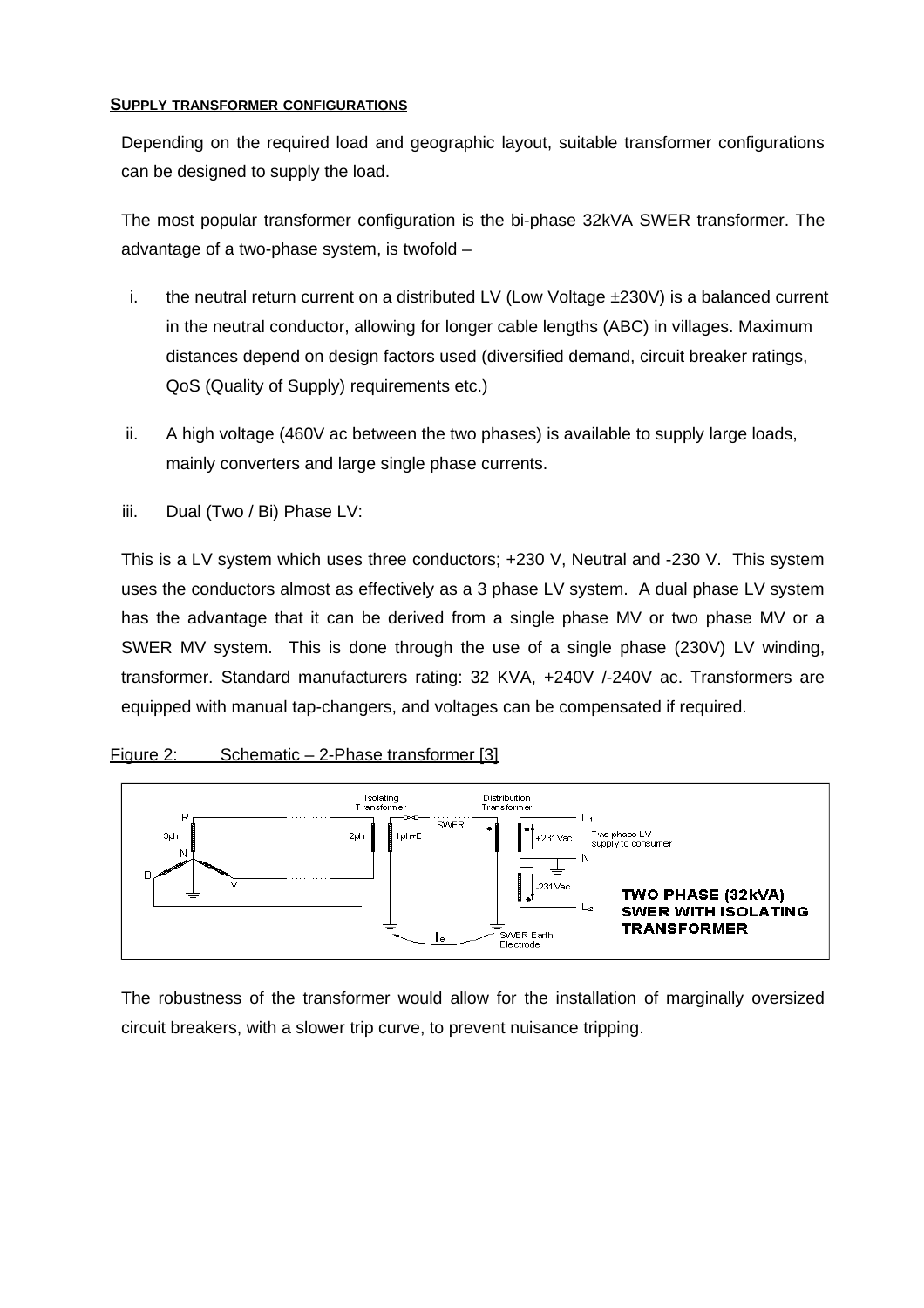Alternative popular arrangements are 16kVA (single phase transformer) and combinations of the above two transformers, e.g. connecting 32kVA transformers in parallel yielding a capacity of 64 kVA. The earth-electrode arrangements as well as the network strength of the system are limiting factors though, and due cognisance has to be taken thereof.



32kVA in parallel to a 48 kVA transformer – irrigation project, 3 phase submersible pump powered via a 11kVA converter drive



Installed capacity of 64kVA fot the Koichas School and Hostel setup.

Figure 3: Parallel transformer installations

The option proposed, a 32 kVA Bi-phase transformer has a Phase to Phase voltage of 462 V ac, and this must be understood and considered when preparing / designing a system. Especially with the layout of the system and connection of equipment.



# Figure 4: Schematic – Phase arrangement [3]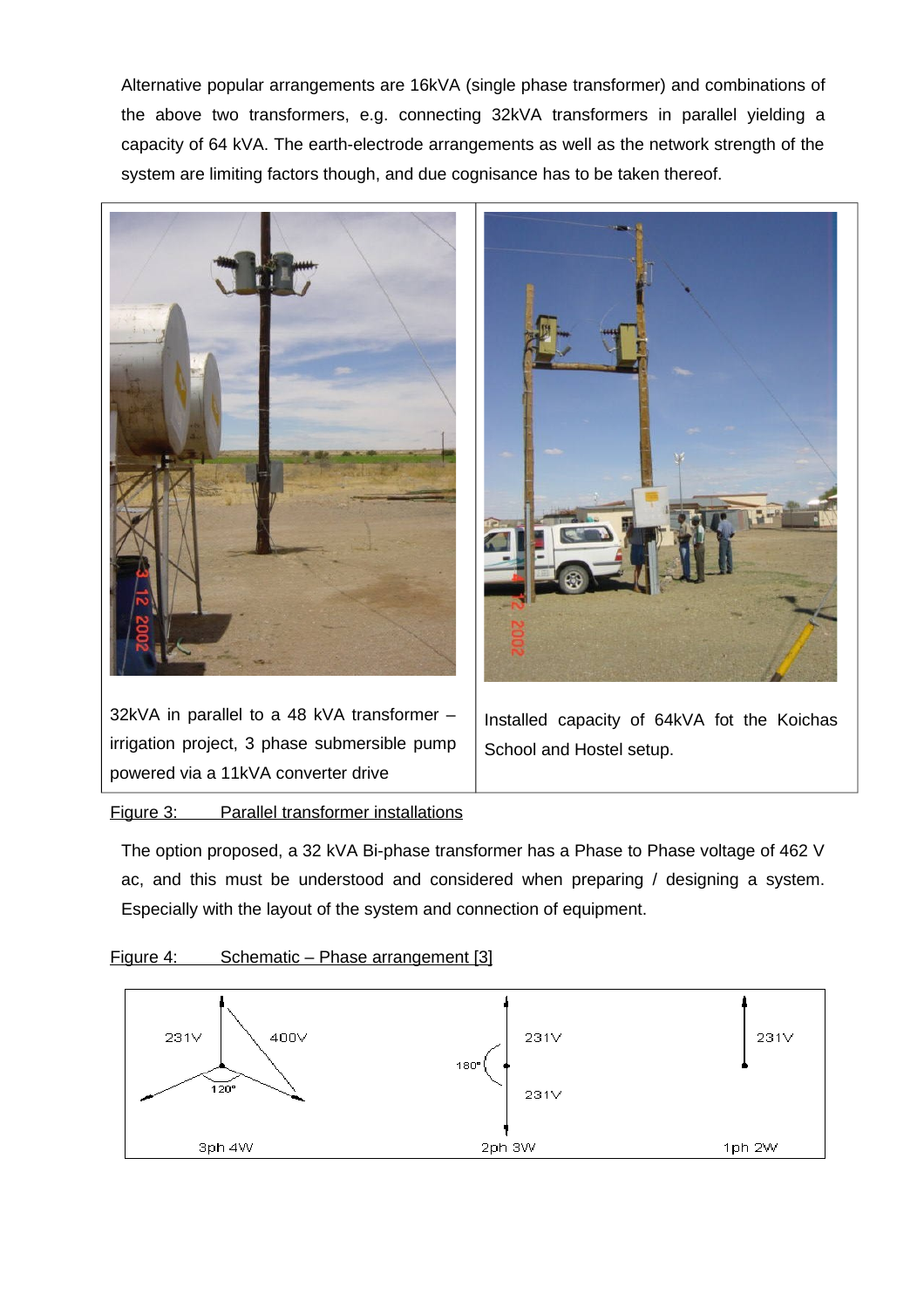### **APPLIANCES AND LOADS**

The most common loads for rural electrification projects are households, schools, clinics, SMMEs (Small and Medium Enterprises), Shops etc. – Households would be equipped with standard household appliances, directly related to their income. With time, loads will grow as appliances are purchased and utilised :more lighting, TV electric stove fridges etc. – Rural households ADMD can be estimated at 0.75 kVA ADMD (typical application). Further, a direct relationship wrt. income, hence energy consumption and subsequently demand is experienced [1].

Special loads, generally considered an obstacle for SWER applications are the ones as listed below, as well as additional applications not mentioned here

- i. Deep well water pumping Irrigation projects, mono-pumps
- ii. Large high inertia loads hammer mills, conveyor belts, small-scale factories
- iii. Hospitals, schools, hostels where substantial heating, refrigeration plants / cooling etc. is required –
- iv. Lodges / tourism industry –

Maize under irrigation – SWER system irrigation

#### **SOLUTIONS**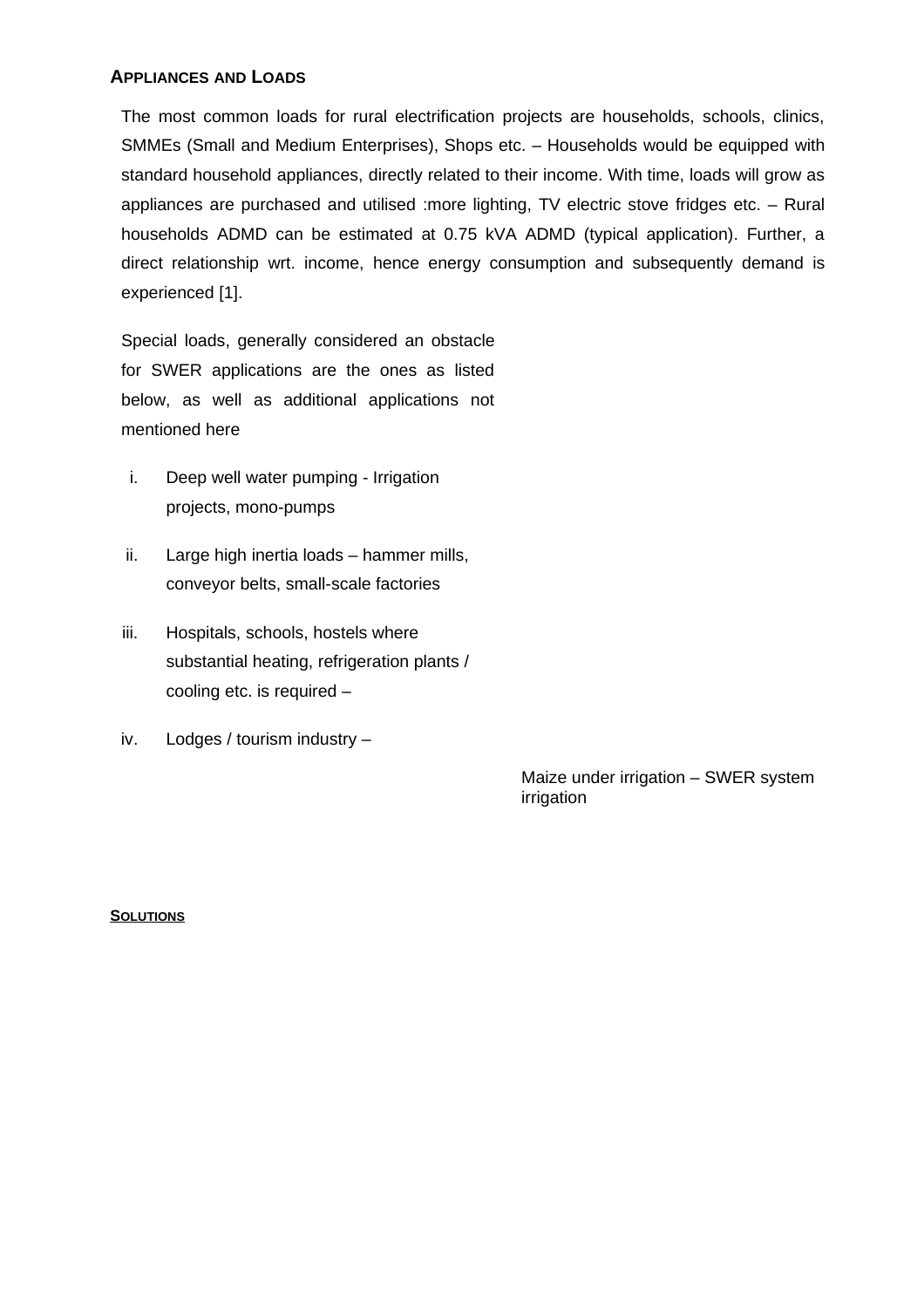i. These applications can be addressed and have successfully been solved with 2-phase – 3 – phase converters (TruTech Converter, manufactured in Namibia, up to 22kVA) – for large hammer mills, and booster pumps for irrigation systems.



Large single phase motors (up to 22kW available) but have only been used extremely successfully for 7.5KVA applications – to drive mono pumps and pumping water from up to 180m. Standard 3.7 kVA 1 phase motors (460V) are connected to drive deep well pumps. 15 kVA converter drive for a 1ton/hour throughput 15kVA motor driven hammer mill.

- iii. Single phase Compressors for cold rooms (where two can be configured in parallel, one per phase)
- iv. Load shedding devices / Energy control units and distributed control for lodges (with e.g. warm water geysers / air conditioned room. [4]

# **TARIFF**

A suitable tariff has to be in place, to allow for a suitable (positive) revenue stream, to facilitate the upgrade, as sufficient demand is required to finance the additional costs. Also for rural electrification schemes a so-called poverty tariff can be implemented. – For areas with commercial activity penetration in rural zones pricing signal to gain a good load factor are desirable for SWER distribution schemes.,

# **CONCLUSION**

With adequate planning and preparatory work, proper and adequately sized and configured SWER (Single Wire Earth Return) systems can be developed, catering for 99% of all needs in rural and semi-urban areas, including the supply of special loads and small scale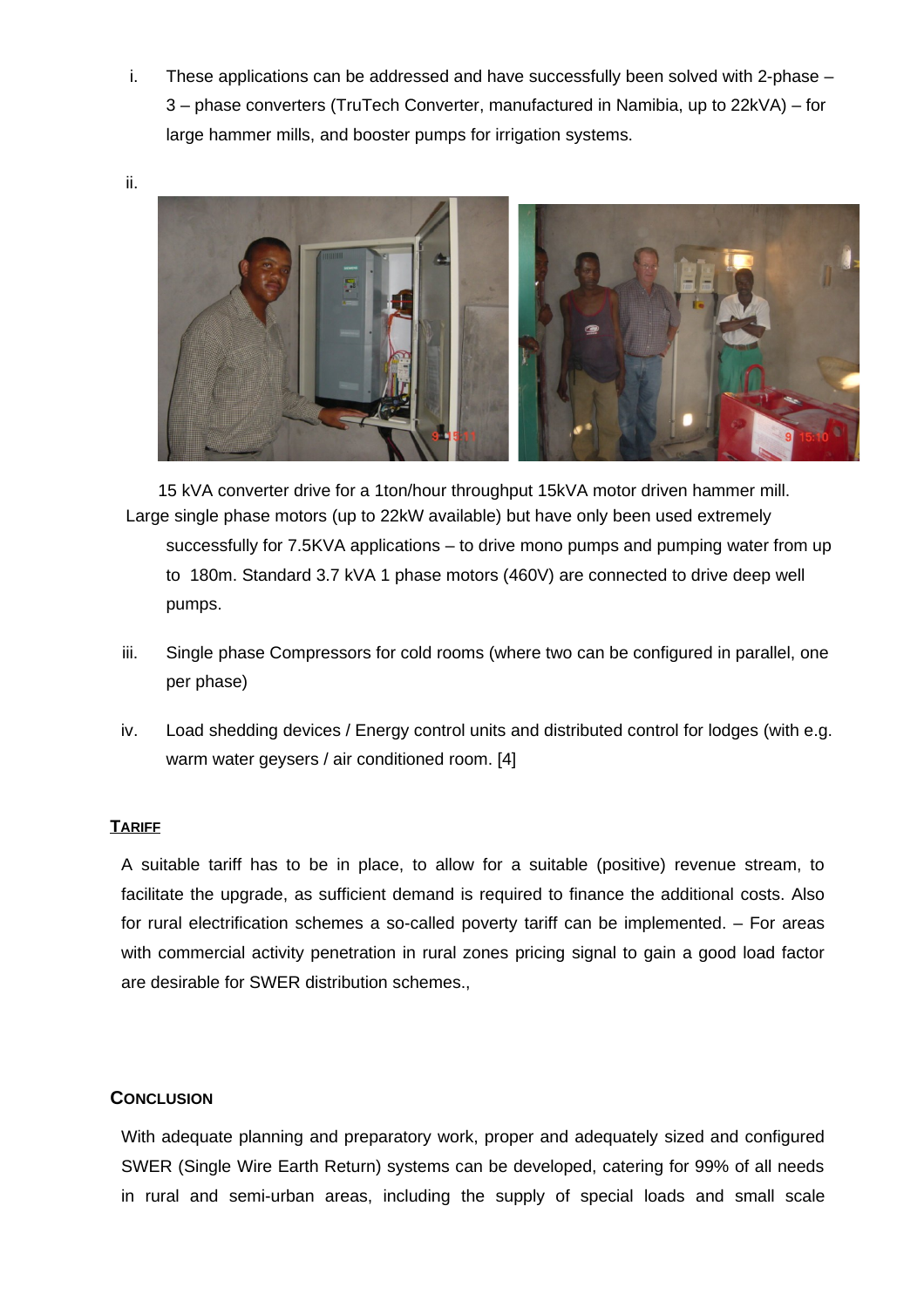industries. The great advantage is the cut of costs of grid extension. SWER can provide transmission at more or less 30% of the cost of the conventional 3 phases 22kV or 33kV systems.

Clearly there are as many advantages as well as disadvantages to any system. – However considering the SWER (Single Wire Earth Return) system simplicity, low maintenance requirement, reliability and low capital cost as well as the reduction of bush fire hazards, the considerations as disadvantages wrt. three phase conversions as required, earthing electrodes, isolating substation and load balance on the primary distribution side, are minimal.

SWER (Single Wire Earth Return) systems can form a positive impact on any rural electrification program.

## **CONTACT DETAILS:**

Makerere University Faculty of Technology Department of Electrical Engineering Dr. Izael Pereira Da Silva P.O. Box 21706 Kampala Uganda Tel. +256-41-540415 or +256-77-505792 Email: [bugala@afsat.com](mailto:bugala@afsat.com)

GS Fainsinger and Associates CC Consulting Engineers Bismarck Street 32 P O Box 2142 Tel:+264-61-235165 / Fax:+264-61-235166 Windhoek, Namibia Email: [volker@powerconsult.com.na](mailto:volker@powerconsult.com.na)  Email: [roeber@powerconsult.com.na](mailto:roeber@powerconsult.com.na)

Polytechnic of Namibia P/Bag 13388 – 13 Storch Street Windhoek, Namibia Email: [mvdmerwe@polytechnic.edu.na](mailto:mvdmerwe@polytechnic.edu.na)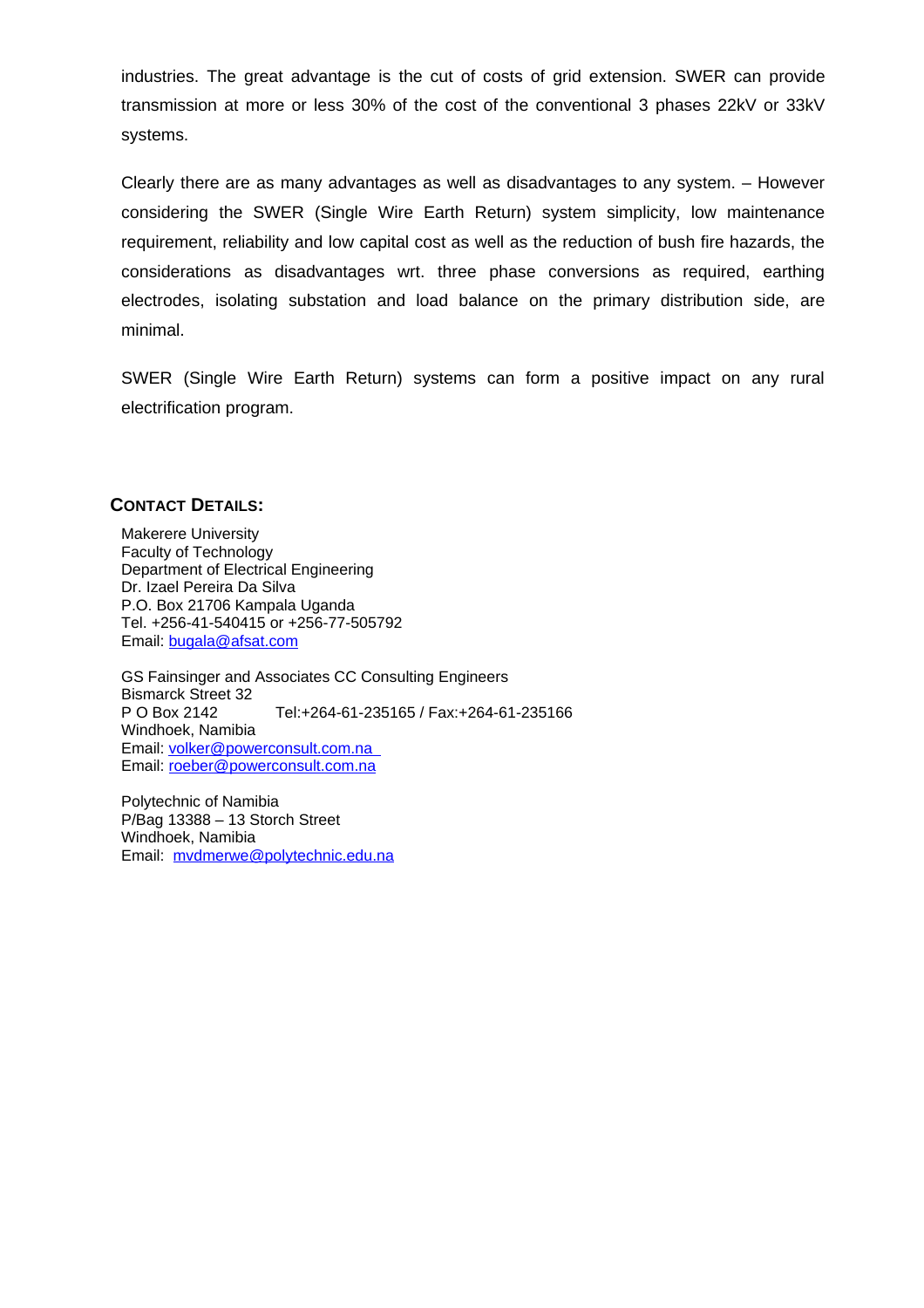# **REFERENCES**

- [1] Project No: REEE 4/98 Phase 3 'Load Research for the Assessment of Energy Demand Patterns of Urban households' – Polytechnic of Namibia Load Research Team, GS Fainsinger and Associates CC Consulting Engineers, Marcus Dekenah Consulting Engineers (SA). – November 2001
- [2] Watts On, NamPower's information magazine, January 2003. NamPower
- [3] Eskom Distribution Technology Website / online info
- [4] Report SWER (Single Wire Earth Return) System Supply, Technical Analysis / Load Audit / Implementation Options on SWER Grid Supply, Version 1.1 (18.Feb.2002), for THE FARMERS SWER (Single Wire Earth Return) SCHEMES – GS Fainsinger and Associates CC Consulting Engineers